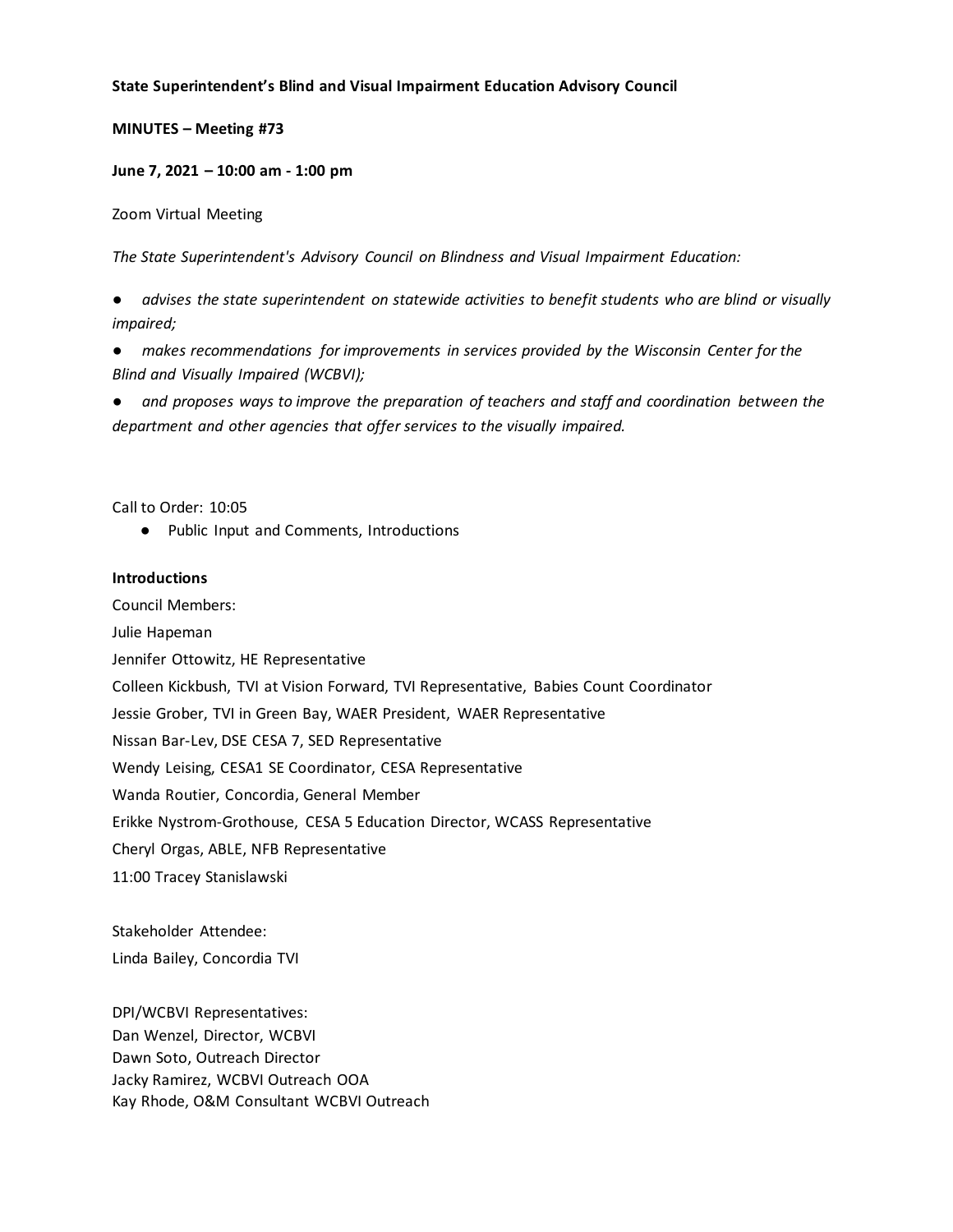Martha Berninger, DPI Library Services Assistant Director Barb Van Haren 11:45 am

## **Public Input/Comments: None received.**

## ● **Prior Meeting Minutes Approval**

Motion to approve: Jessie Grober, Second Jennifer Ottowitz. No discussion. Passed unanimously. Approved as written

● **Council Member Updates** (Council Members report on stakeholder activities and/or concerns) Babies Count: Colleen Kickbush - For national registry. Since April has received many contact requests, and is working on getting contact information for the rest of the counties. Please share the information in your area. Working on training providers right now to administer the survey. Have to have 25 surveys completed by June 30 to be included in the count this year. About halfway to this goal. Please contact Colleen to be involved and help get to the goal. Julie H apeman: Are WI Parents of Blind Children aware? CK: They are the next contact point. Cheryl Orgas: Will share with WPBC.

Jessie Grober: WAER Updates - Virtual Conference was held in April. Went very well. Considering doing virtual every other year. Will be in person next year, however.

Cheryl Orgas: NFB - National Convention is virtual this year. Will share link. ABLE gearing up for the next school year. Ready for new assignments.

● 11:00 am Department of Public Instruction (DPI) Updates - Julia Hartwig unable to attend. Barb Van Haren will attend after a morning meeting to answer any questions. Julia provided the following update in writing:

## **American Rescue Plan Act**

On May 27<sup>th</sup>, the Joint Finance Committee took up the Department of Public Instruction request for approval of a plan for the receipt of federal funds under the American Rescue Plan Act (ARPA). [Paper #1:](https://nam04.safelinks.protection.outlook.com/?url=https%3A%2F%2Fdocs.legis.wisconsin.gov%2Fmisc%2Flfb%2Fsection_13_10%2F2021_05_27_plan_for_federal_funds_received_by_dpi_under_the_arpa_act&data=04%7C01%7CGrant.Huber%40dpi.wi.gov%7Ccaa75dce1fa14cc9e99a08d9215a17bb%7C1654d14032604903b5b718450051ce16%7C1%7C1%7C637577493129212702%7CUnknown%7CTWFpbGZsb3d8eyJWIjoiMC4wLjAwMDAiLCJQIjoiV2luMzIiLCJBTiI6Ik1haWwiLCJXVCI6Mn0%3D%7C2000&sdata=mN7XOKAQHvLEXeDZu6QV5p1Hf3Eu80Yb%2FEk3fT3unUI%3D&reserved=0) Plan for Federal Funds Received by DPI under the APA Act

- [Motion 51:](http://www.wheelerbilltracking.com/upload/files/motions/motion51-compressed.pdf) *Not adopted, 4-11*
- [Motion #57:](http://www.wheelerbilltracking.com/upload/files/motions/mtn59.pdf) Modify DPI ARPA Plan *Adopted, 11-4*

On Friday, May 28<sup>th</sup> the USDE sent a [letter](http://www.thewheelerreport.com/wheeler_docs/files/060121usdoe.pdf) to State Superintendent Stanford Taylor expressing concerns that recent actions taken by Wisconsin's Joint Finance Committee may impact on the ability of the State and its local educational agencies (LEAs) to comply with federal Maintenance of Effort fiscal requirements.

Wisconsin will additionally receive an increase in IEA funds (approximately \$47M). 100% will flow through to LEAs.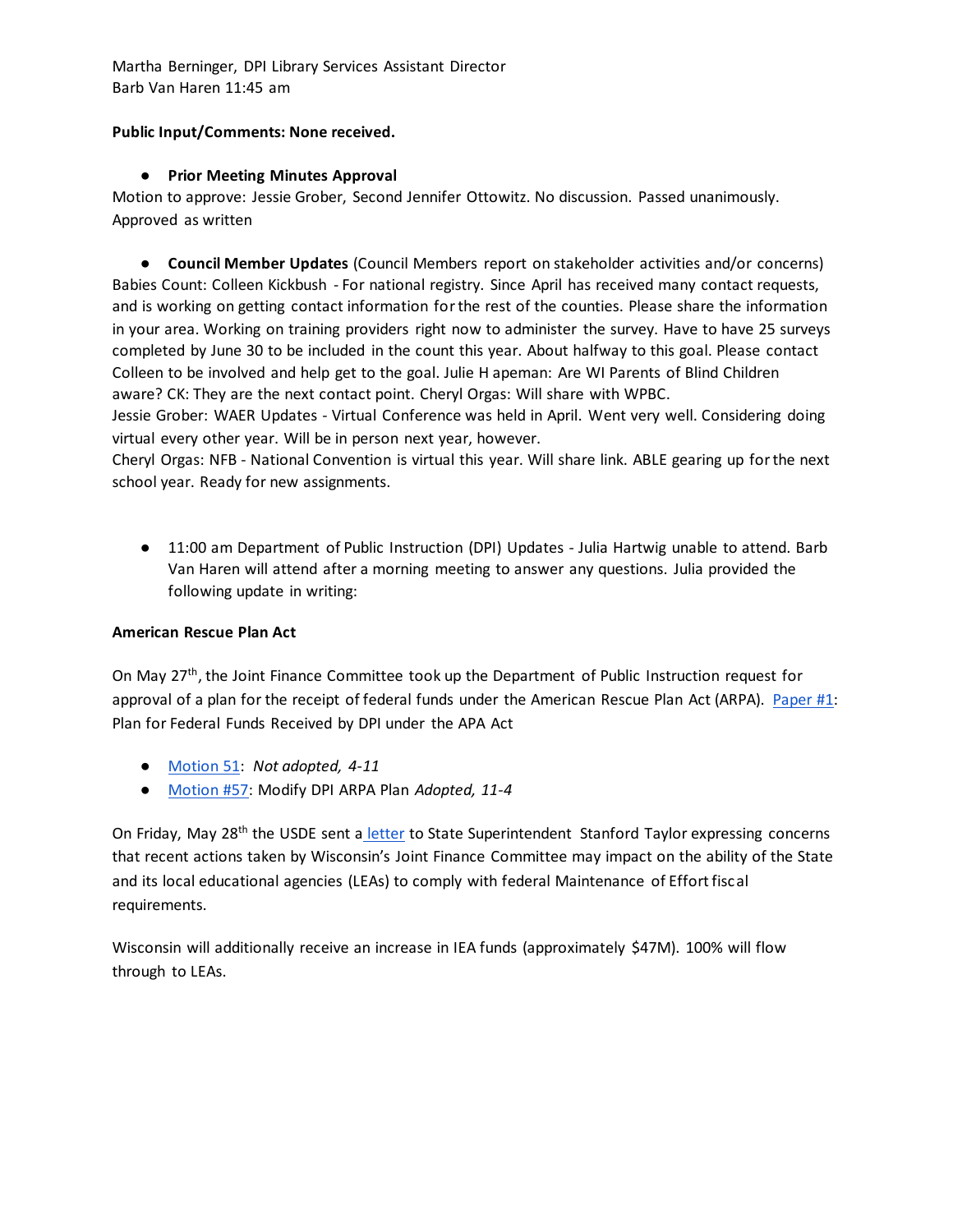## **Biennial Budget**

On May 27th, the Joint Finance Committee also took action on DPI's budget proposal, including General School Aids and Revenue Limits; Categorical Aids; Choice, Charter, and Open Enrollment; School Operations and Curriculum; and Administration and Other Funding.

- [Motion #59:](http://www.wheelerbilltracking.com/upload/files/motions/mtn59.pdf) Rep DPI Omnibus Motion. Omnibus motion. *Adopted, 11-4*
- Motion #51: Dems- Omnibus K-12 motion. Omnibus motion. *Not adopted, 4-11*

# **Considerations For Students Who Will Be Graduating With a Regular High School Diploma or Reached the Age of 21 During the 2020-21 School Year**

DPI sent communication to all LEAs to provide additional attention to (IEP) teams for students who will be graduating with a regular high school diploma or reaching the age of 21 during the 2020-21 school year, as to whether compensatory or recovery services are required due to the effects of the pandemic. This information was also updated in the [DPI Special Education Team COVID-19](https://dpi.wi.gov/sites/default/files/imce/sped/pdf/Extended_School_Closure_due_to_COVID.pdf) Question and Answer [document.](https://dpi.wi.gov/sites/default/files/imce/sped/pdf/Extended_School_Closure_due_to_COVID.pdf)

#### **PI 11 Disability Criteria Changes**

- Blind and Visual Impairment: No action taken by the Committee on Education or JCRAR, so will tentatively become effective on August 1.
- Deaf and Hard of Hearing: No action taken by the Committee on Education or JCRAR, so will tentatively become effective on August 1.
- Deafblind: No action taken by the Committee on Education or JCRAR, so will tentatively become effective on August 1.
- Speech or Language Impairment: Has been filed and will go into effect August 1.
- Emotional and Behavioral Disability: Revisions requested by JCRAR.
- Specific Learning Disabilities: Resubmitted with germane modifications. Is currently with the Committee on Education.

## **Target Setting for Wisconsin's Six-Year Plan for Learners with IEPs**

You are invited to participate as a member of the public as the State Superintendent's Council on Special Education sets targets. Click on the dates below to register for each of the sessions:

- 1. June  $25$  | 10 a.m. to 3 p.m. | How well is Wisconsin preparing learners with IEPs for life after high school?
- 2. [September 24](https://zoom.us/meeting/register/tJUvf-mqqTgqGteJ5U46SSl3hNZibGdeJ22h) | 10 a.m. to 3 p.m. | Are Wisconsin learners with IEPs learning in the same spaces as their peers? How engaged are Wisconsin families in the learning of their children with IEPs?
- 3. [December 3](https://zoom.us/meeting/register/tJ0uduyhpjkpHtAO5Z2x_6vzqyOwe74BWo2Y) | 10 a.m. to 3 p.m. | How are Wisconsin learners with IEPs performing in key areas?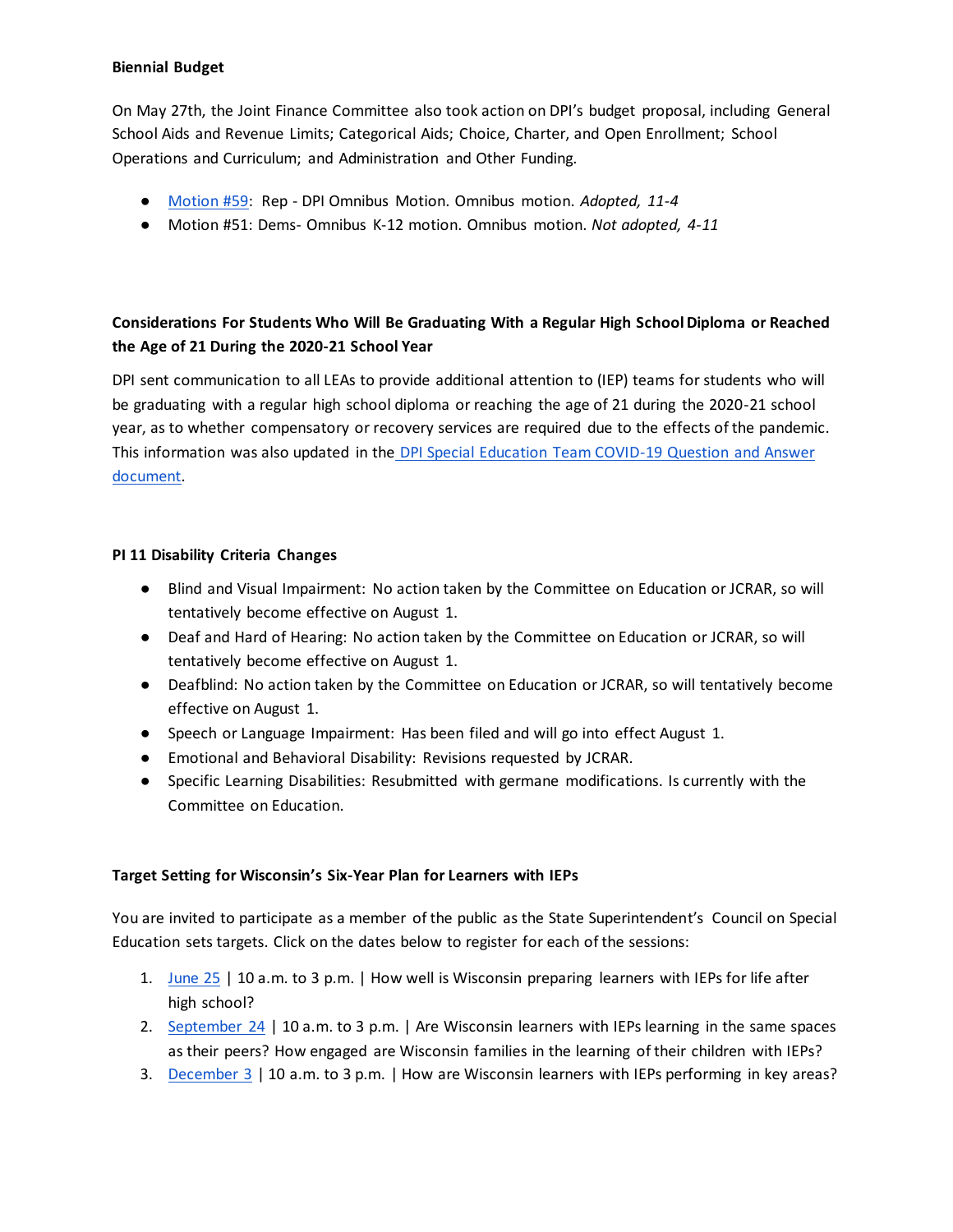If you're unable to attend the sessions, we will be inviting feedback through [a](https://dpi.wi.gov/sped/spp-target-setting) [website](https://dpi.wi.gov/sped/spp-target-setting) and Google form (coming soon). We hope you can join us! Please share this invitation with others in your organization and outreach circles. Thank you!

## ● **10:45 am WCBVI Updates**

Dan Wenzel: WSBVI - Statewide assessments are complete. We sent staff to students throughout the state, and had some students on-site to test.

Have continued to do evening residential activities virtually, including prom this week, virtual braille fest this April. Students are engaged in these opportunities outside school.

In April, began offering in-person instruction to local students. Provided support for them to participate in their virtual classes. Five students attended. Therapies and O&M were also able to be provided for some students. This gave us the opportunity to prepare and plan for future reopening. We do plan to be open in the Fall for residential programming for our students. Facilities - use goalball tape to mark six feet distance, some one-way hallways. Worked with O&M staff to assist.

Summer - Virtual Adult program last full week in June. Two-week EmployAbility program. One-week student program virtually as well for Expanded Core Curriculum. Also will have a two-week in person summer program for the students to access additional needed services identified by the IEP team. This also gives the next step of procedural practice for having students return. Students will have access to the dorms as well, including recreation in the evenings and weekend.

Very high vacancy rates (most departments 20-30% vacancies)

#### Dawn Soto:

TVI Vacancies in the state: 13, Dual: 2, O&M: 1 - Plus ones just posted by WSBVI.

Kay Glodowski, Statewide Support Specialist, retired this spring. Will be recruiting this, as well as the braille transcriber position, and a Short Course consultant.

Had Outreach inservice last week. Jacky Ramirez a great help in procedures and data. Working on streamlining paperwork process. Allowed to shorten response time, and focus on customer service. New customer service survey.

Family Support Team (FST) in additional to Professional Support Team (PST).

From OSEP/OSERS - two priorities for grant programs due July 20. Model Demonstration Projects. Projects to Support SEL.

https://www.govinfo.gov/content/pkg/FR-2021-05-21/pdf/2021-10729.pdf

## ● **11:15 am Wisconsin Talking Book and Braille Library Updates**

Zarina Mohd Shah was unable to attend the meeting today due to an NLS/KLAS conference. Provided update: This info is in our current Newsletter: WTBBL has started registering readers for our Summer Reading Program. (We have 69 registrants so far this morning!) New this year, the Wisconsin Talking Book and Braille Library will be opening Summer Reading to patrons of **ALL AGES**! This year, the reading logs will be in Braille/Large print bingo sheets available for kids and young adults ages 0-21, as well as an adult sheet. To be entered in the drawing for the grand prize, you must complete a BINGO! (three boxes in a row— horizontally, diagonally, or vertically) and return the sheet to WTBBL by August 31, 2021. Everyone who completes Summer Reading will get a prize. If you are interested in participating or would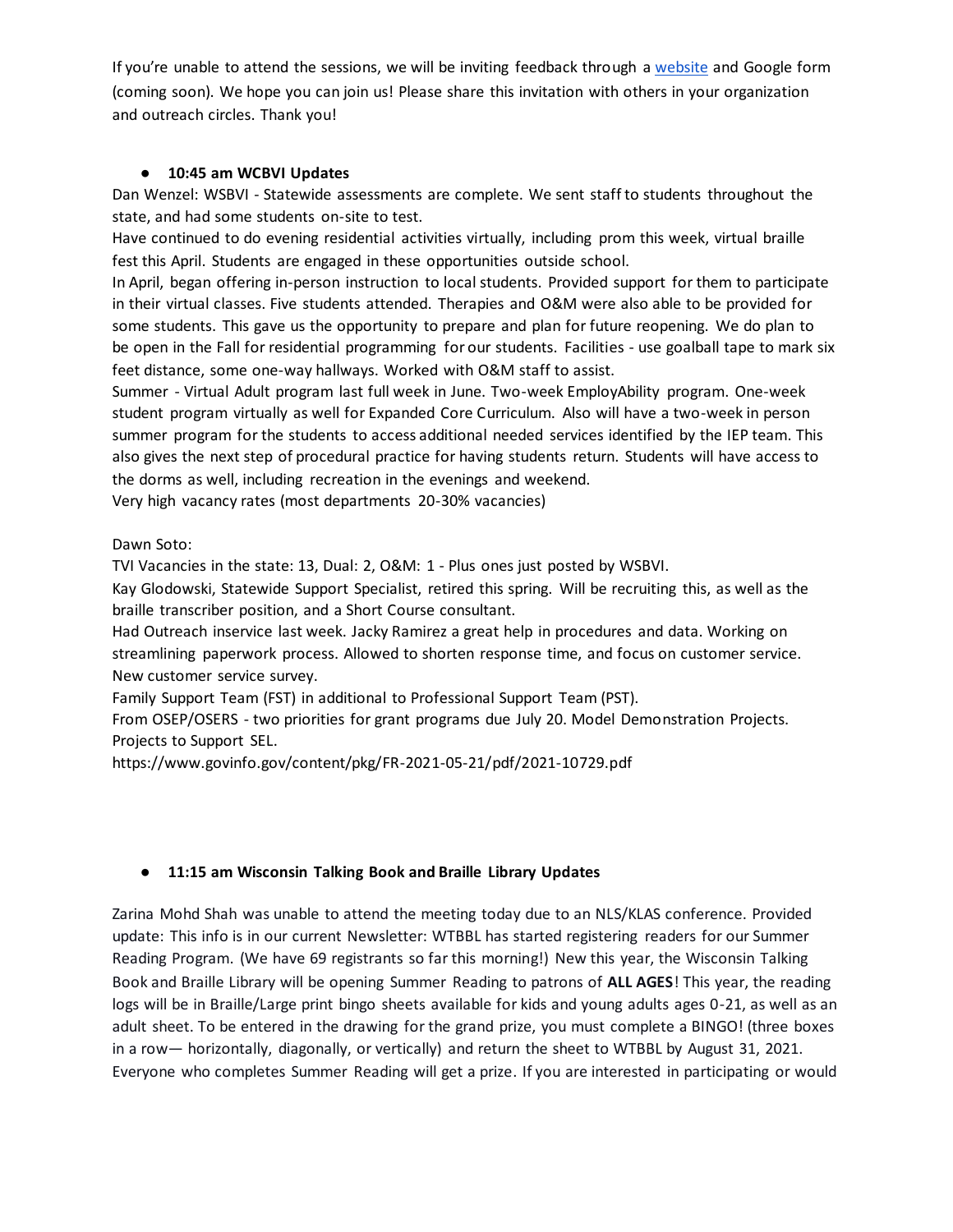like more information, contact WTBBL at **1-800-242-8822** or **414-286-6918** or by email at wtbbl@milwaukee.gov.

## ● **10:15 am Teacher of the Visually Impaired Training Program Update**

Nissan Bar-Lev: Very difficult to fill TVI positions. Looks like 2-3x vacancy rate than students enrolled in Concordia. How can we assist students to chose/participate in this program?

Wanda Routier: Three students going into their second year, three students started in January. Three more to start July 1. Rolling admissions. Most of the people enrolled are already teaching, with emergency licenses.

Julie Hapeman: How can we help recruit? Is there a way to send to school districts?

NBL: We can share, but would like to also get the word to Concordia students who are undergrads so they continue along with the program.

Colleen Kickbush: Has it been promoted in the DPI Newsletter that goes to Special Ed Directors? Dawn Soto: We see the same thing Wanda mentioned - that SEDs are sending an already working staff person. We have a spot on our website that shares Concordia, and adjacent state programs, and Higher Ed Aides Board Grants.<https://www.wcbvi.k12.wi.us/resources/> :

<https://www.wcbvi.k12.wi.us/resources/become-tvi-om/> Colleen Kickbush: Make sure to share these resources among our contacts, Facebook groups we are members of. JH: WAER could assist with this. Dan Wenzel: Contact DPI Guidance Department to share this information with High Schools also. NBL: We will ask Barb Van Haren when she joins the meeting. BVH: Send in DLS newsletter (share with Sherri Honaker), and share with WISCA. Also new Consultant at DPI - Andrea Donovan. Connect with her to help promote. Shortage Toolkit[: https://ceedar.education.ufl.edu/shortage-toolkit/](https://ceedar.education.ufl.edu/shortage-toolkit/) OSEP Personnel information: <https://sites.ed.gov/idea/osep-fast-facts-part-b-personnel-20/> Jessie Grober: Make sure they are aware of funding availability also.

Jennifer Ottowitz: Are we also recruiting from other programs to help fill these shortages? NBL: Yes we are, and as it is a shortage area nationwide, it is difficult. JO: Recruit for specific positions, but also recruit for the field. Wendy Leising: Paraprofessionals also - individuals that have often already exhibited passion for working with our students. Dan Wenzel: Also look at people attending B/VI training centers.

JH: Try to seek from undergrad programs to recruit.

Wanda Routier: I communicate with the undergrads about this program. Many students are continuing into graduate programs after their undergraduate is completed. Still working on getting exposure to the low incidence disabilities so they are interested in continuing in this type of program.

Summer residency this summer, was cancelled last year. Virtual.

Concordia has a grad program for adults with an undergrad degree not in ed, to become teachers, including special ed. Those students can then continue with VI courses to the VI licensure.

[Julie Hapeman](mailto:hapemajl@milwaukee.k12.wi.us) - perhaps because it is a grad program, so would like to have something specific to share with Counselors that acknowledges that, but also how to prepare for it.

WR: - we do share it among many different programs.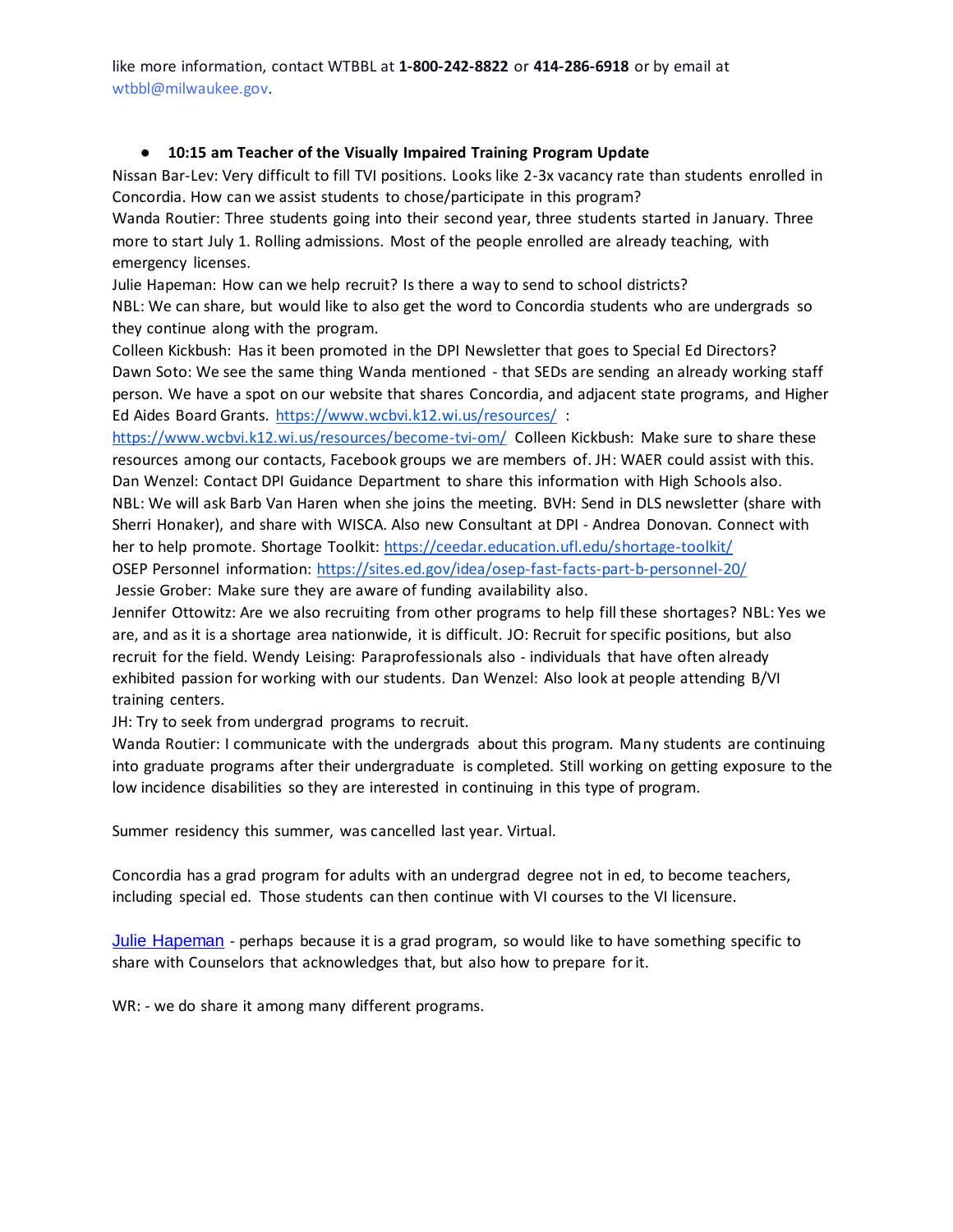## ● B-3 Taskforce

Colleen Kickbush: Read letter of recommendation: [https://docs.google.com/document/d/1F2MJrEkQZSnux4vDrXMDtR4WjBJew7zjT8H0sMWeIkY/edit?us](https://docs.google.com/document/d/1F2MJrEkQZSnux4vDrXMDtR4WjBJew7zjT8H0sMWeIkY/edit?usp=sharing) [p=sharing](https://docs.google.com/document/d/1F2MJrEkQZSnux4vDrXMDtR4WjBJew7zjT8H0sMWeIkY/edit?usp=sharing) Taskforce Notes: [https://docs.google.com/document/d/146ue-](https://nam10.safelinks.protection.outlook.com/?url=https%3A%2F%2Fdocs.google.com%2Fdocument%2Fd%2F146ue-m4pOJC9ZS0BqWuIlfSTAsnWW89y5V0F7ncMo4M%2Fedit%3Fusp%3Dsharing&data=04%7C01%7Camanda.jordan%40wcbvi.k12.wi.us%7C13ed466d44af4524394008d929b110fc%7C99feb2c4c40a4932afb5dfa68122d56f%7C1%7C0%7C637586663673477413%7CUnknown%7CTWFpbGZsb3d8eyJWIjoiMC4wLjAwMDAiLCJQIjoiV2luMzIiLCJBTiI6Ik1haWwiLCJXVCI6Mn0%3D%7C1000&sdata=Cjv%2FPd8uTsIQzrIddEysUv%2BS7o9J9zqkRFw7Gnbykgw%3D&reserved=0)

[m4pOJC9ZS0BqWuIlfSTAsnWW89y5V0F7ncMo4M/edit?usp=sharing](https://nam10.safelinks.protection.outlook.com/?url=https%3A%2F%2Fdocs.google.com%2Fdocument%2Fd%2F146ue-m4pOJC9ZS0BqWuIlfSTAsnWW89y5V0F7ncMo4M%2Fedit%3Fusp%3Dsharing&data=04%7C01%7Camanda.jordan%40wcbvi.k12.wi.us%7C13ed466d44af4524394008d929b110fc%7C99feb2c4c40a4932afb5dfa68122d56f%7C1%7C0%7C637586663673477413%7CUnknown%7CTWFpbGZsb3d8eyJWIjoiMC4wLjAwMDAiLCJQIjoiV2luMzIiLCJBTiI6Ik1haWwiLCJXVCI6Mn0%3D%7C1000&sdata=Cjv%2FPd8uTsIQzrIddEysUv%2BS7o9J9zqkRFw7Gnbykgw%3D&reserved=0)

Julie Hapeman: would like to share with DPI, then ask for a response at the next Council meeting. Dan Wenzel will share on behalf of the Council.

Motion: Jennifer Ottowitz - to accept the report from the B-3 taskforce, and submit their letter to DPI along with a request to contact the Taskforce Chair with questions/concerns. Jessie Grober 2nd. Discussion: Tracey Stanislawski - add a timeline to the question. Julie Hapeman: Add requested response date. Colleen Kickbush - Prior to next taskforce meeting. JH: July 31. JO: accepts amendment. JG: accepts amendment. Other discussion: Dan Wenzel - remind that new State Superintendent begins July 5, along with additional staff turnover. JH: they can communicate that to Colleen. CK: Do not want to wait until the beginning of the school year. DW: Understood. Motion passed unanimously. Thank you to the taskforce for your work.

11:55 (after BVH joined) Tracey Stanislawski: Discussion on how CESA services in this age group could work, especially with TVI shortage.

Colleen - summary of the requests in the letter

BVH - a critical conversation regarding the role of DHS, DPI, and the state schools. Support the conversation with the transition this July. Further exploration needed. Around authority for licensing around B-3 - DPI does not have. Working with teacher prep programs to make sure the training is included. Exploring how ECH licensing is. Funding issue with federal grants and indicators. Discussion

● 11:35 am WI Braille Competency Exam - Dawn Soto

July 26-29, DPI/WCBVI Outreach offering the Braille Refresher Course, and Braille Competency Exam July 30. These items have been shared in the Outreach Weekly Update. Over the next year, will be working on transitioning the Braille Refresher Courses, and looking at expanding the course to include Nemeth with UEB, Music, Formatting, and Tactile Graphics.

Julie Hapeman: From the field, the question is about switching to the National Braille Exam, and what the switch could look like.

Dawn - currently DPI recognizes two pathways, but the current administrative rule references only the national exam. Parallel example - Foundations of Reading Test (FORT) is required. This is an example of a validated exam, not given by DPI. The WBCE is not a validated formal assessment tool.

DW - not looking to take away a pathway for teachers to demonstrate their competency. Looking for Outreach to provide support for pathways and best meet the needs of the field.